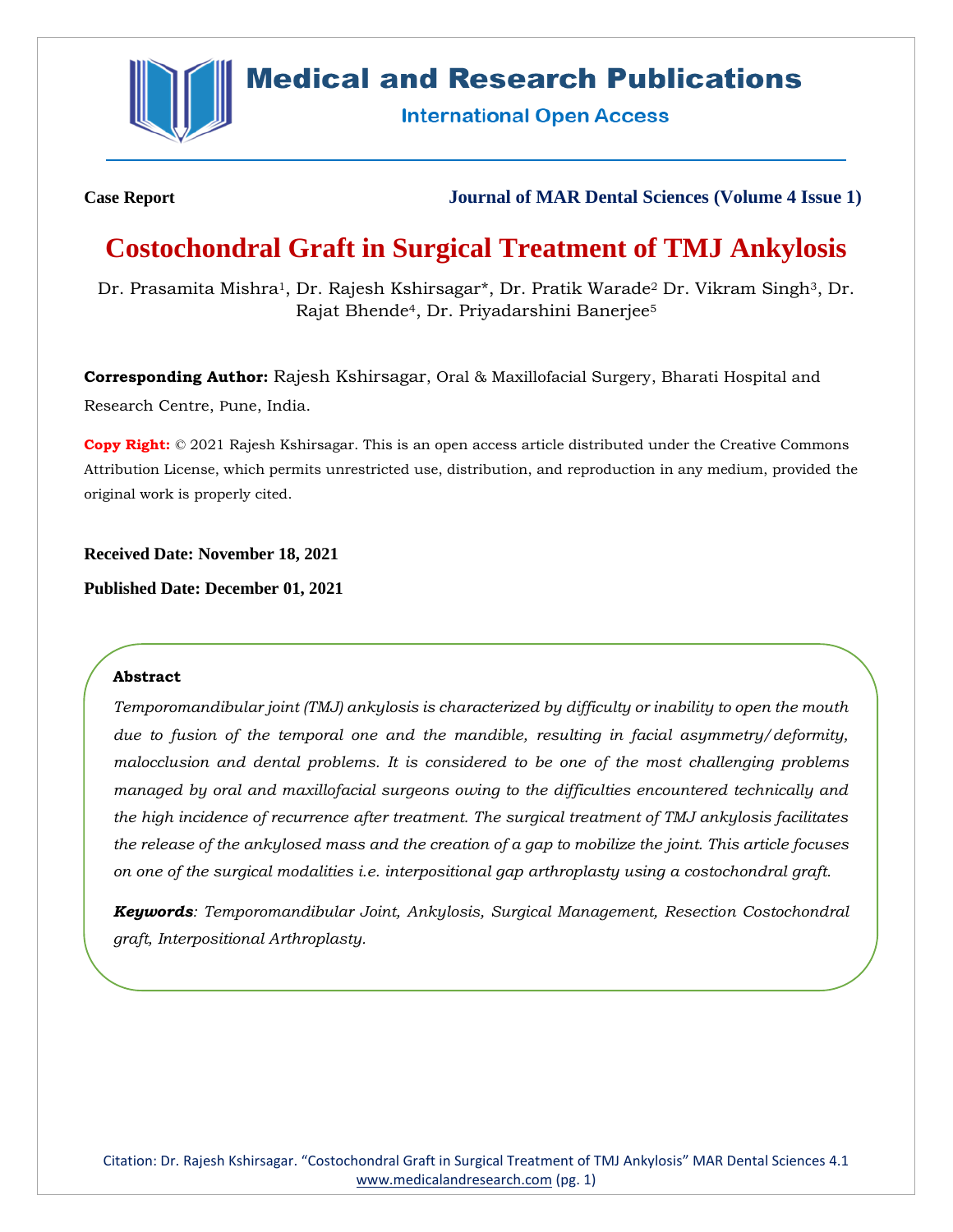#### **Introduction**

Ankylosis can be defined as the fusion of joint surfaces. Temporomandibular joint (TMJ) ankylosis is a rare disorder wherein fusion of mandibular condyle with the cranial base is noted. It is mainly caused by trauma, systemic diseases, or infections. Trauma is the most important etiologic factor in causing TMJ. Haematoma formed as a result of trauma eventually organizes and ossifies into a mass. [1] Clinically, the patient presents with severe limitation of mouth opening leading to compromised oral hygiene procedures. Disturbances noted in facial and mandibular growth, and acute compromise of the airway invariably result in physical and psychological disability. [2]

TMJ ankylosis may be classified by the following criteria: 1) location (intra-articular or extra-articular), 2) nature of tissue affected (bone, fibrous, or fibro-osseous), and 3) the extent of fusion (complete or incomplete).

Using Topazian's three-stage classification, complete ankyloses were graded as follows:

- Stage I: an ankylotic mass that is limited to the condylar process of the mandible
- Stage II: ankylotic mass extending to the sigmoid notch of the mandible
- Stage III: ankylotic mass involving the coronoid process of the mandible [3]

The typical pathogenesis of ankylosis is the development of a mass that replaces the TMJ articulation resulting in limited mandibular movements. Treatment of TMJ ankylosis, therefore, warrants removal of an adequate amount of bone/bony mass to achieve full mouth opening and permit free movement of the mandible. [4]

Management of TMJ ankylosis has presented itself as a challenging task for surgeons. There are various surgical treatment options given in literature such as gap arthroplasty, interpositional arthroplasty, and/or joint reconstruction using autogenous grafts or alloplastic material. Choice of treatment modality varies from surgeon to surgeon depending on the extent and type of ankylosis, age of the patient, onset and time of surgery & whether the ankylosis is unilateral or bilateral. [5] The article focuses on joint interposition using costochondral graft (CCG) after arthroplasty in the treatment of TMJ ankylosis with its aim to forestall recurrence of the pathology. Reconstruction of the ramus/condyle unit with autogenous bone, such as CCG, fibula, clavicle, iliac crest, metatarsal head, or alloplastic material have all been reported. [6] No single method has produced uniformly successful results. Limited range of motion and re-ankylosis are the foremost reported complications.[5]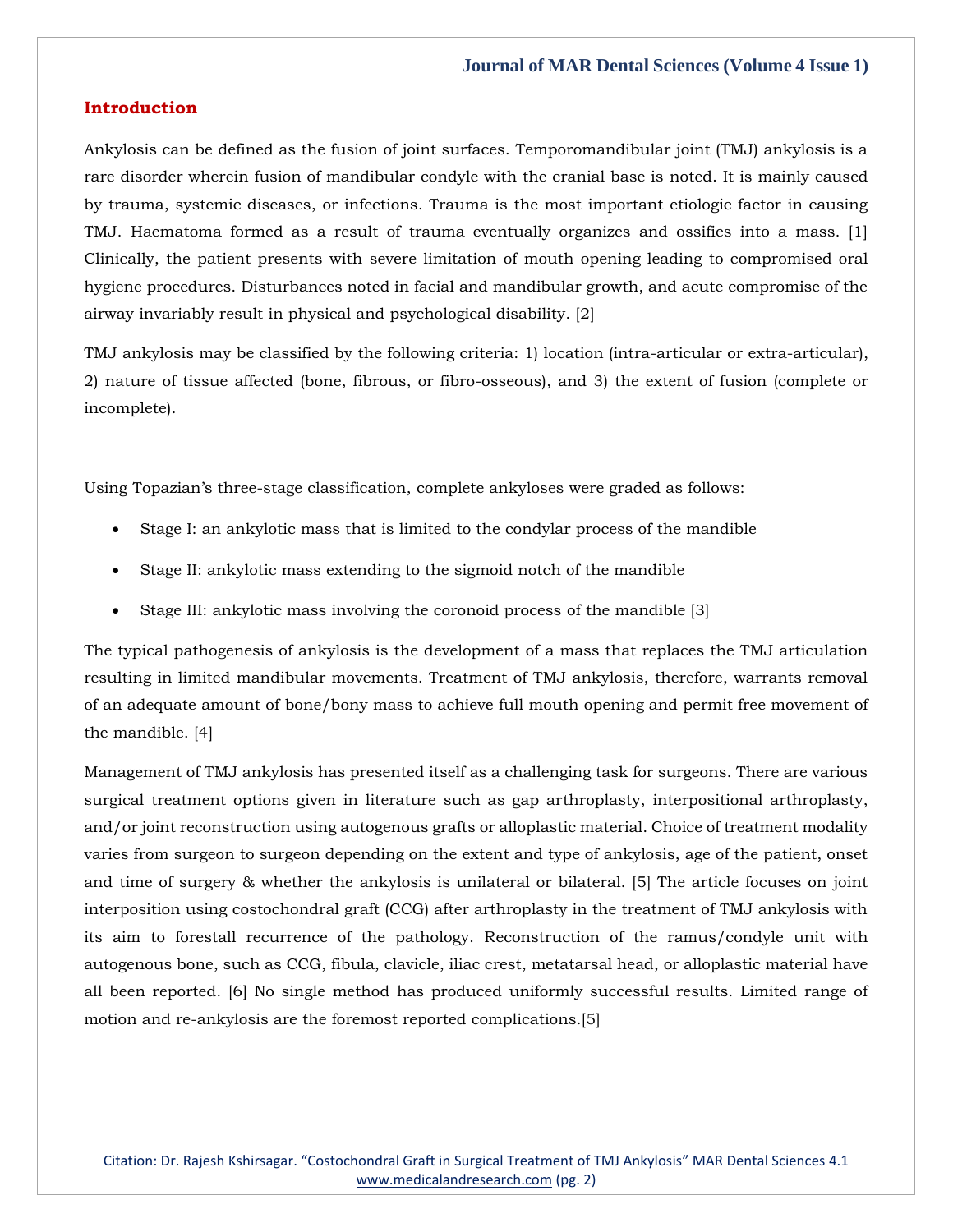#### **Case Report:**

A 4-year-old male reported to The Department Of Oral and Maxillofacial Surgery at Bharati Vidyapeeth (Deemed-to-be) Dental College and Hospital, Pune with a chief complaint of inability to open the mouth completely since 7-8 months (Fig 1). The history of the patient revealed the absence of any recent trauma or trauma at the time of birth or parafunctional habits*.* There was no relevant medical history or family history. TMJ examination revealed tenderness over both TMJ and deviation of the jaw to the left side (Fig 2). No tenderness on palpation of the masseter muscle. Protrusive movements on the affected side and appearance of flatness and elongation on the unaffected side were noted. Receded chin and a welldefined antegonial notch on the  $L/R$  side were some of the other findings. Intraorally no abnormality detected.

#### **Procedure:**

The patient was induced and intubated through the right nostril. Following all aseptic conditions and precautions painting and draping were done. Preauricular incision over the left side was marked. Local anesthesia (1:200000) was infiltrated along the incision line.

The standard inframammary incision was used for harvesting rib. The incision of 5 cm in length was made directly over the 5th rib starting approximately 4 cm from the midline. It was carried through skin and subcutaneous fat to the muscles of the anterior chest wall. The muscle encountered first is the lower edge of the pectoralis major. The periosteum was elevated from the anterior and superior aspects of the rib using the Howrath retractor (Fig 4a and 4b). A periosteal elevator was run along the superior surface of the rib from the medial to lateral aspect allowing the periosteum to detach from the rib at its posterosuperior aspect; anteroinferior periosteum was detached similarly until the lower border of the rib is reached (Fig 5). The lateral cut was made first and the rib was elevated with the left hand while the required amount of cartilage was cut with a No. 15 blade.

Continuous palpation was done during harvesting of the underlying rib to avoid pleural injury. Left TMJ arthroplasty was performed starting with the left preauricular incision. Dissection was performed through the fascial layers until exposure of left TMJ was visualized (Fig 7). Direct visual examination revealed bony ankylosis of the left TMJ. Using fissure burs and osteotomes, the ankylosis was osteotomized and a new glenoid fossa and condylar head were created by sculpting the bone in the area of the osteotomy.

The ankylosed mass was removed (Fig 8). The harvested costochondral graft was placed and secured with 2 2x8mm screws (Fig 9). A jaw drain was placed at the operative site. Wound closure was done in layers with 3-0 ethilon, ending with subcutaneous suturing done with 3-0 vicryl (Fig 10).[7]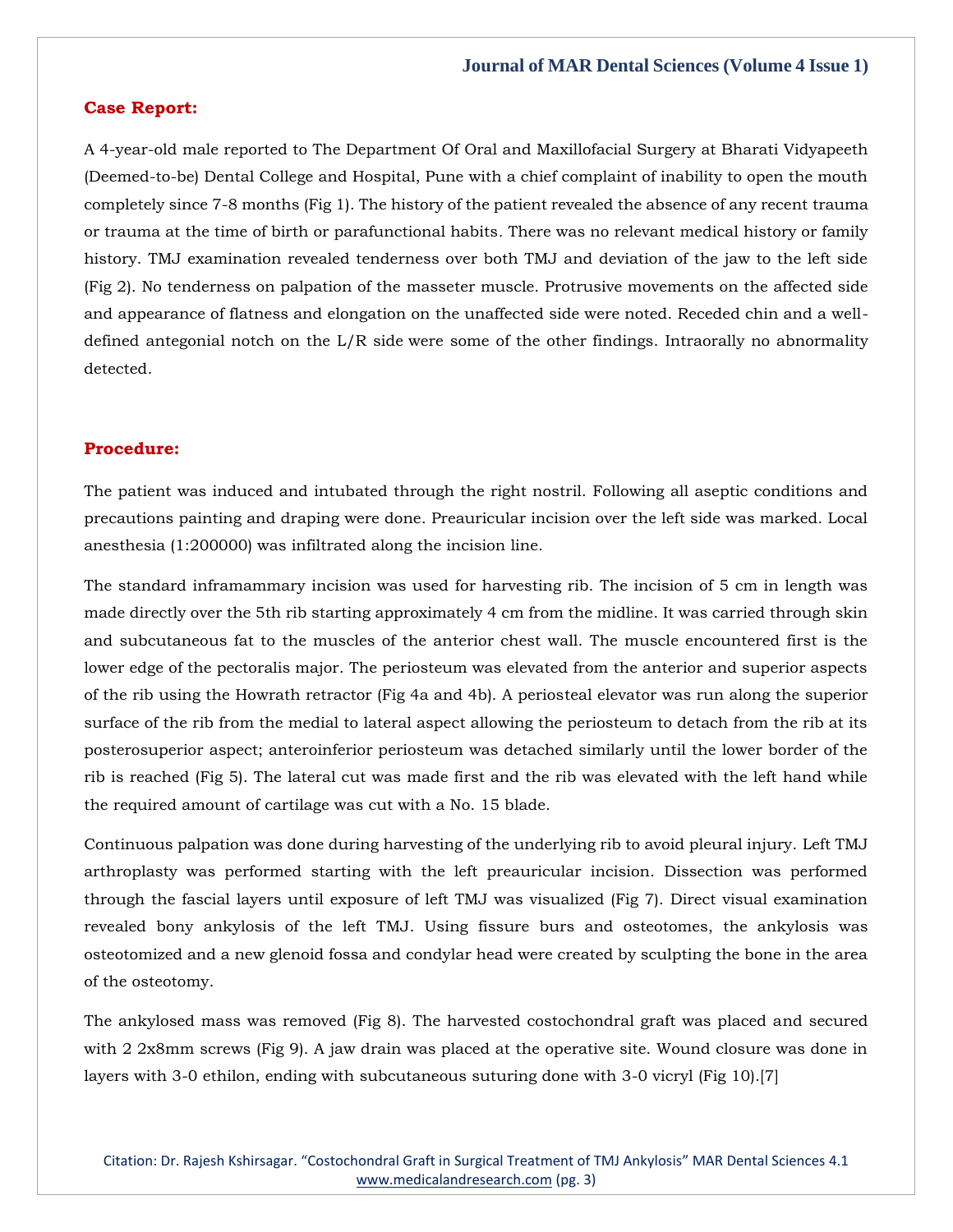#### **Discussion:**

TMJ ankylosis is a bony or fibrous adhesion of the anatomical joint components by an ankylotic mass with ensuing loss of joint function. It is primarily caused by trauma, infection, or systemic diseases. [5, 1] Salins describes the ankylotic bone as a reparative process similar to that of an exuberant callus, typically seen in pediatric fractures or inadequately immobilized fractures. It has been observed that the process of remodeling which gradually results in the elimination of the callus fails to occur in cases of craniomandibular ankylosis resulting in the establishment of the typical ankylotic mass bridging the articulation. This mass is usually surrounded by very dense scar tissue particularly on its medial aspect, which further limits mandibular movements. [8]

Unilateral ankylosis has been reported to be commoner than bilateral, the ratio being 1.5:1. Ankylosis of the TMJ usually develops before the age of 10 but could be found at any age, the usual range being 20–30 years. [9] If the process of ankylosis begins before the completion of jaw growth or the calcification of cortical bone of the TMJ, extensive ankylosis of the joint area can occur, and inadequate growth in the joint area results in characteristic changes in the morphology of the face. The ankylosis developed after the development of the anterior mandible does not permit the application and distribution of the masticatory force to the mandible. This, in turn, prevents resorption in the areas of muscular attachment. Resorption is then seen to take place in the anterior area of the angle outside the area of attachment, producing the abnormal antegonal notch. [10]

Continuous growth at the angle of the mandible as a result of subperiosteal apposition has been speculated to be the cause of notching at the antegonion and the apparent distortion of the mandibular structure - a pathognomonic sign of the condylar growth arrest. Because of a failure of growth at the condyle, forward and downward movement of the body of the mandible does not occur, and a localized thickening of the bone at the angle accentuates the antegonion. This, coupled with the obtuse angle formed between the cranial base and the lower border of the mandible, is responsible for the characteristic ― warping. [11]

*El-Hakim et al* have proposed a new classification of TMJ ankylosis based on the CT findings encapsulating the tissue involved, extent and relation to the maxillary artery.

Class I: Unilateral and bilateral fibrous ankylosis is noted, with the condyle and glenoid fossa resembling their normal anatomical shape and form, and maxillary artery in normal anatomical relation to the ankylosed mass.

Class II: There is a unilateral or bilateral bony fusion of the condyle with the temporal bone. The maxillary artery can be seen in normal anatomical relation to the ankylosed mass.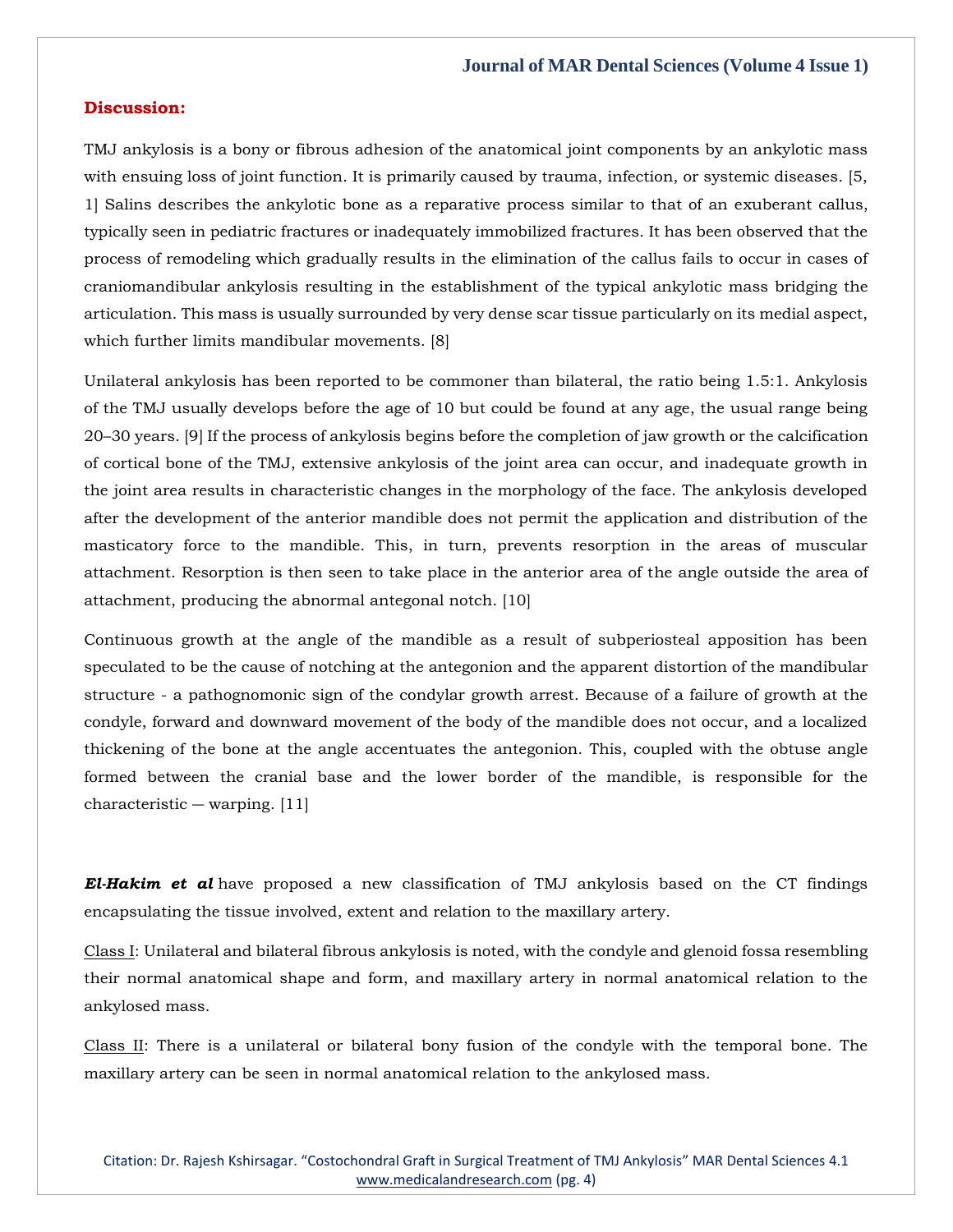Class III: The distance between the maxillary artery and the medial pole of the mandibular condyle is less on the ankylosed side compared to the normal side or the maxillary artery runs within the ankylotic bony mass.

Class IV: The ankylosed mass is evidently fused to the base of the skull. With extensive bone formation, especially from the medial aspect of the condyle, the ankylosed bony mass is seen in close relationship to the vital structures at the base of the skull namely the pterygoid plates, the carotid and jugular foramina and foramen spinosum. Joint anatomy is no longer definable from radiographs.

This new classification gives the surgeon the opportunity for careful surgical planning and achieves better surgical results with minimum operative complications. [12]

Kaban's protocol highlights the steps to be taken in the surgical management of TMJ ankylosis:

- 1. Aggressive resection of the fibrous and/or bony ankylotic mass.
- 2. Coronoidectomy on the affected side.
- 3. Coronoidectomy on the contralateral side (in cases wherein steps 1 and 2 do not result in a maximal incisal opening greater than 35 mm or to the point of dislocation of the unaffected TMJ).
- 4. The lining of the TMJ with a temporalis myofascial flap
- 5. Reconstruction of the ramus-condyle unit (RCU) with distraction osteogenesis, or costochondral graft and rigid fixation.
- 6. Early mobilization of the jaw. In cases of reconstruction by distraction osteogenesis, mobilization begins on the day of the operation and in patients who undergo costochondral graft reconstruction, mobilization begins after 10 days of maxillomandibular fixation.
- 7. Aggressive physiotherapy. [13]

The use of the autogenous costochondral interposition graft is popular amongst surgeons for the prevention of reankylosis following the surgical release of TMJ ankylosis. Poswillo was the first surgeon to truly establish the physiologic compatibility of costochondral grafting for the TMJ ankylosis. The bony part of the rib is used to replace the condylar neck or ramus and to affix the graft to the mandible, while the cartilaginous portion rests in the existing or newly constructed glenoid fossa. The bone–cartilage junction provides a center with growth potential. [7] CCG is biologically compatible like any autogenous graft, easily workable especially when contouring the cartilaginous part to fit into the glenoid fossa, and takes less time to heal and becomes incorporated into the new environment allowing restoration of the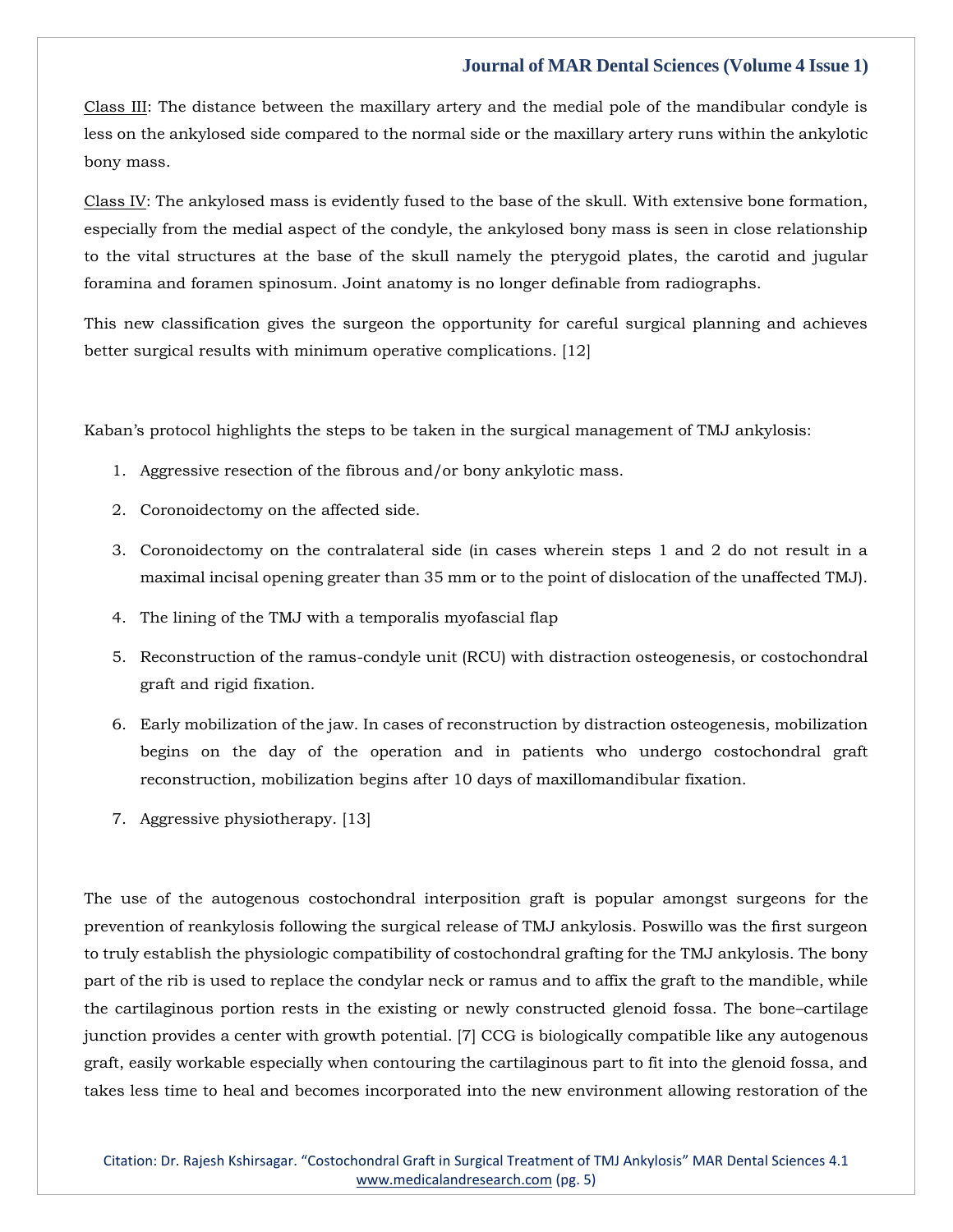bone and cartilage components [14] Replacement of the condyle with a costochondral graft restores the altered biomechanics after condylectomy or gap-arthroplasty procedures. [15] In the case of a growing child, the interpositional material should not only fill the gap but should also reduce the facial deformity and induce normal growth potential of the mandible. [7] Recently authors have recommended using thinner sections of cartilage (2–3 mm) due to the potential for overgrowth. [16] Mulliken et al observed that the maximum growth rate occurs around 2 years approximately after the placement of the graft, based on radiograph measurements. In most cases from this study, growth was noted to follow a slow and irregular pattern, not a linear pattern.

He noted some disadvantages of the CCG to be the poor quality of medullar and cortical bone, the possibility of resorption or infection, bone flexibility, elasticity that may cause graft deformity and produce occlusal changes with time, as well as the possible separation of the cartilage from the bone. Donor-site complications such as a pleural tear, pneumothorax, pleural effusion and atelectasis; empyema; pneumonia and occasional fractures was also reported. Cases, where a vascularized graft was harvested, showed more severe complications. Meticulous dissection of the periosteum and perichondrium off the transplanted rib is necessary to maximize performance and minimize complications. This leads to reduced postoperative pain at the donor site and ensures that the parietal layer of the pleura is not perforated. Similarly, retaining an intact piece of periosteum and perichondrium adherent to and bridging the costochondral junction, and sectioning the chondral part before the osseous part, has reduced the incidence of fracture at the costochondral junction. In growing patients, the subcondylar epiphyseal growth plate is a growth site for the mandibule. There is a continuous interaction between epiphyseal proliferation and the surrounding tissues. Disruption in the interaction between the two leads to modification of the delicate mechanisms resulting in severe anomalies of facial growth with resultant facial asymmetry/deformity, malocclusion and dental problems. In spite of the potential problems with the CCG, most authors consider that it should be the preferred graft in the growing child and as an initial reconstruction in many adult deformities. [5]

An intraoperative mandibular opening of 30mm is sufficient to leave patients with little or no functional deficit following reconstruction. [7] No forcible opening of the mouth should be done as this will lead to rupture of the fibrosis or temporalis musculature and subsequent scarring with ankylosis of the contralateral side. [17]

Reankylosis in the range 5–39% has been reported [18]

Regardless of the surgical approach used to gain access to the TMJ, the facial nerve remains at risk for damage. [19] A loss of function of the frontalis and orbicularis oculi muscles is always a possibility. The incidence of facial nerve injury is very low (1.5 to 32%). The right choice of technique for making the approach to the TMJ, such as the preauricular approach modified by Alkayat and Bramley and the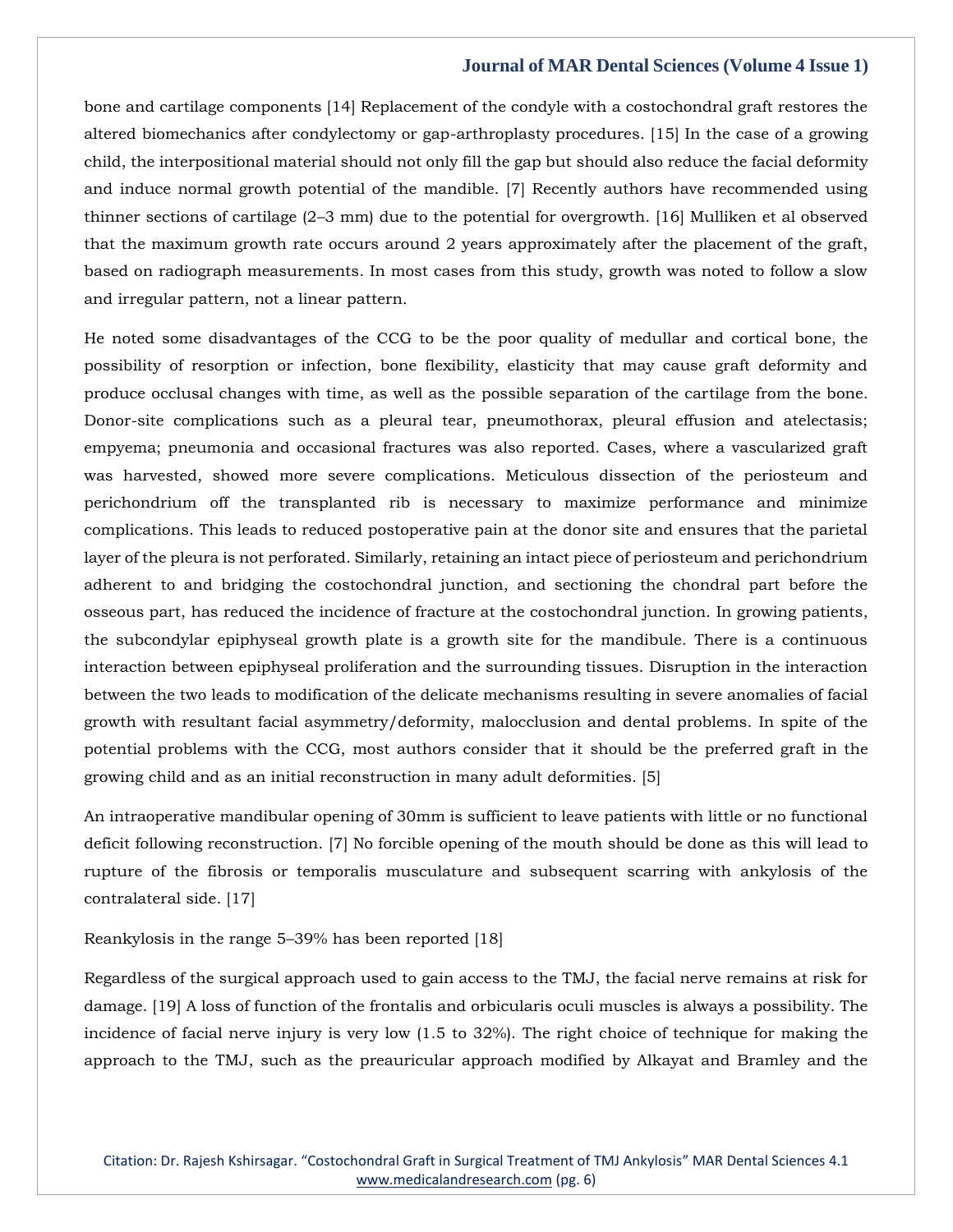preauricular approach described by Ellis&Zide, when properly performed, may decrease the risk of damaging this nerve. [20]

## **Conclusion:**

Adekeye observed and de-emphasized the role played by aetiology, clinical presentation and treatment technique in determining a successful outcome. [21] Numerous treatment options and their various modifications have been given for management of TMJ ankylosis in growing children. Inspite of various studies acknowledging the disadvantages of autogenous costochondral graft as an interpositional material, some of which have been stated above, it remains a popular and effective procedure for the treatment of TMJ ankylosis.

## **References**

1.[Orhan Guven. "A clinical study on temporomandibular joint ankylosis". Auris Nasus Larynx 27 \(2000\)](https://www.google.com/search?q=A+clinical+study+on+temporomandibular+joint+ankylosis&oq=A+clinical+study+on+temporomandibular+joint+ankylosis&aqs=chrome..69i57.489j0j7&sourceid=chrome&ie=UTF-8)  27–[33.](https://www.google.com/search?q=A+clinical+study+on+temporomandibular+joint+ankylosis&oq=A+clinical+study+on+temporomandibular+joint+ankylosis&aqs=chrome..69i57.489j0j7&sourceid=chrome&ie=UTF-8)

2[.Vasconcelos, B. & Carvalho, R.W.F. & Porto, Gabriela & Bessa-Nogueira, Ricardo & Nascimento,](https://www.google.com/search?q=Surgical+treatment+of+temporomandibular+joint+ankylosis%3A+Follow-up+of+15+cases+and+literature+review&sxsrf=AOaemvKAbkV1avVMDP9GOKX7lNPD7okAyA%3A1637580626235&ei=Un-bYer4DZe-3LUP77GyiAk&ved=0ahUKEwjq6ZGc76v0AhUXH7cAHe-YDJEQ4dUDCA4&uact=5&oq=Surgical+treatment+of+temporomandibular+joint+ankylosis%3A+Follow-up+of+15+cases+and+literature+review&gs_lcp=Cgdnd3Mtd2l6EAMyBAgjECc6BwgjEOoCECdKBAhBGABQkgZYkgZgwghoAXAAeACAAaACiAGgApIBAzItMZgBAKABAaABArABCsABAQ&sclient=gws-wiz)  [M.M.M.. \(2011\). "Surgical treatment of temporomandibular joint ankylosis: Follow](https://www.google.com/search?q=Surgical+treatment+of+temporomandibular+joint+ankylosis%3A+Follow-up+of+15+cases+and+literature+review&sxsrf=AOaemvKAbkV1avVMDP9GOKX7lNPD7okAyA%3A1637580626235&ei=Un-bYer4DZe-3LUP77GyiAk&ved=0ahUKEwjq6ZGc76v0AhUXH7cAHe-YDJEQ4dUDCA4&uact=5&oq=Surgical+treatment+of+temporomandibular+joint+ankylosis%3A+Follow-up+of+15+cases+and+literature+review&gs_lcp=Cgdnd3Mtd2l6EAMyBAgjECc6BwgjEOoCECdKBAhBGABQkgZYkgZgwghoAXAAeACAAaACiAGgApIBAzItMZgBAKABAaABArABCsABAQ&sclient=gws-wiz)-up of 15 cases and [literature review". International Journal of Oral and Maxi](https://www.google.com/search?q=Surgical+treatment+of+temporomandibular+joint+ankylosis%3A+Follow-up+of+15+cases+and+literature+review&sxsrf=AOaemvKAbkV1avVMDP9GOKX7lNPD7okAyA%3A1637580626235&ei=Un-bYer4DZe-3LUP77GyiAk&ved=0ahUKEwjq6ZGc76v0AhUXH7cAHe-YDJEQ4dUDCA4&uact=5&oq=Surgical+treatment+of+temporomandibular+joint+ankylosis%3A+Follow-up+of+15+cases+and+literature+review&gs_lcp=Cgdnd3Mtd2l6EAMyBAgjECc6BwgjEOoCECdKBAhBGABQkgZYkgZgwghoAXAAeACAAaACiAGgApIBAzItMZgBAKABAaABArABCsABAQ&sclient=gws-wiz)llofacial Surgery. 40. 1224. [10.1016/j.ijom.2011.07.668.](https://www.google.com/search?q=Surgical+treatment+of+temporomandibular+joint+ankylosis%3A+Follow-up+of+15+cases+and+literature+review&sxsrf=AOaemvKAbkV1avVMDP9GOKX7lNPD7okAyA%3A1637580626235&ei=Un-bYer4DZe-3LUP77GyiAk&ved=0ahUKEwjq6ZGc76v0AhUXH7cAHe-YDJEQ4dUDCA4&uact=5&oq=Surgical+treatment+of+temporomandibular+joint+ankylosis%3A+Follow-up+of+15+cases+and+literature+review&gs_lcp=Cgdnd3Mtd2l6EAMyBAgjECc6BwgjEOoCECdKBAhBGABQkgZYkgZgwghoAXAAeACAAaACiAGgApIBAzItMZgBAKABAaABArABCsABAQ&sclient=gws-wiz)

3[.C. Chossegros, L. Guyot, F. Cheynet, J.L. Blanc, R. Gola, Z. Bourezak, J. Conrath,](https://www.google.com/search?q=Comparison+of+different+materials+for+interposition+arthroplasty+in+treatment+of+temporomandibular+joint+ankylosis+surgery%3A+long-term+follow-up+in+25+cases&sxsrf=AOaemvL1dSC65DtLHgsF4SsW3NkNtBuMXA%3A1637580611912&ei=Q3-bYdOUN63Xz7sPxdey-AY&ved=0ahUKEwiTwqeV76v0AhWt63MBHcWrDG8Q4dUDCA4&uact=5&oq=Comparison+of+different+materials+for+interposition+arthroplasty+in+treatment+of+temporomandibular+joint+ankylosis+surgery%3A+long-term+follow-up+in+25+cases&gs_lcp=Cgdnd3Mtd2l6EAMyBwgjEOoCECcyBwgjEOoCECcyBwgjEOoCECcyBwgjEOoCECcyBwgjEOoCECcyBwgjEOoCECcyBwgjEOoCECcyBwgjEOoCECcyBwgjEOoCECcyBwgjEOoCECdKBAhBGABQzQVYzQVglwhoAXAAeACAAQCIAQCSAQCYAQCgAQGgAQKwAQrAAQE&sclient=gws-wiz) "Comparison of [different materials for interposition arthroplasty in treatment of temporomandibular joint ankylosis](https://www.google.com/search?q=Comparison+of+different+materials+for+interposition+arthroplasty+in+treatment+of+temporomandibular+joint+ankylosis+surgery%3A+long-term+follow-up+in+25+cases&sxsrf=AOaemvL1dSC65DtLHgsF4SsW3NkNtBuMXA%3A1637580611912&ei=Q3-bYdOUN63Xz7sPxdey-AY&ved=0ahUKEwiTwqeV76v0AhWt63MBHcWrDG8Q4dUDCA4&uact=5&oq=Comparison+of+different+materials+for+interposition+arthroplasty+in+treatment+of+temporomandibular+joint+ankylosis+surgery%3A+long-term+follow-up+in+25+cases&gs_lcp=Cgdnd3Mtd2l6EAMyBwgjEOoCECcyBwgjEOoCECcyBwgjEOoCECcyBwgjEOoCECcyBwgjEOoCECcyBwgjEOoCECcyBwgjEOoCECcyBwgjEOoCECcyBwgjEOoCECcyBwgjEOoCECdKBAhBGABQzQVYzQVglwhoAXAAeACAAQCIAQCSAQCYAQCgAQGgAQKwAQrAAQE&sclient=gws-wiz)  surgery: long-term follow-up in 25 cases"[, British Journal of Oral and Maxillofacial Surgery, Volume 35,](https://www.google.com/search?q=Comparison+of+different+materials+for+interposition+arthroplasty+in+treatment+of+temporomandibular+joint+ankylosis+surgery%3A+long-term+follow-up+in+25+cases&sxsrf=AOaemvL1dSC65DtLHgsF4SsW3NkNtBuMXA%3A1637580611912&ei=Q3-bYdOUN63Xz7sPxdey-AY&ved=0ahUKEwiTwqeV76v0AhWt63MBHcWrDG8Q4dUDCA4&uact=5&oq=Comparison+of+different+materials+for+interposition+arthroplasty+in+treatment+of+temporomandibular+joint+ankylosis+surgery%3A+long-term+follow-up+in+25+cases&gs_lcp=Cgdnd3Mtd2l6EAMyBwgjEOoCECcyBwgjEOoCECcyBwgjEOoCECcyBwgjEOoCECcyBwgjEOoCECcyBwgjEOoCECcyBwgjEOoCECcyBwgjEOoCECcyBwgjEOoCECcyBwgjEOoCECdKBAhBGABQzQVYzQVglwhoAXAAeACAAQCIAQCSAQCYAQCgAQGgAQKwAQrAAQE&sclient=gws-wiz)  [Issue 3, 1997, Pages 157-160, ISSN 0266-4356.](https://www.google.com/search?q=Comparison+of+different+materials+for+interposition+arthroplasty+in+treatment+of+temporomandibular+joint+ankylosis+surgery%3A+long-term+follow-up+in+25+cases&sxsrf=AOaemvL1dSC65DtLHgsF4SsW3NkNtBuMXA%3A1637580611912&ei=Q3-bYdOUN63Xz7sPxdey-AY&ved=0ahUKEwiTwqeV76v0AhWt63MBHcWrDG8Q4dUDCA4&uact=5&oq=Comparison+of+different+materials+for+interposition+arthroplasty+in+treatment+of+temporomandibular+joint+ankylosis+surgery%3A+long-term+follow-up+in+25+cases&gs_lcp=Cgdnd3Mtd2l6EAMyBwgjEOoCECcyBwgjEOoCECcyBwgjEOoCECcyBwgjEOoCECcyBwgjEOoCECcyBwgjEOoCECcyBwgjEOoCECcyBwgjEOoCECcyBwgjEOoCECcyBwgjEOoCECdKBAhBGABQzQVYzQVglwhoAXAAeACAAQCIAQCSAQCYAQCgAQGgAQKwAQrAAQE&sclient=gws-wiz)

4[.Aneja V, Raval R, Bansal A, Kumawat V, Kaur J, Shaikh AA.](https://www.google.com/search?q=Interpositional+Gap+Arthroplasty+by+Versatile+Pedicled+Temporalis+Myofascial+Flap+in+the+Management+of+Temporomandibular+Joint+Ankylosis-+A+Case+Series+Study&sxsrf=AOaemvJkacscx9Fpr0maD2CB5tIgKpurFw%3A1637580661229&ei=dX-bYbe1DYjD3LUP0N-n8Ak&ved=0ahUKEwj3w-ms76v0AhWIIbcAHdDvCZ4Q4dUDCA4&uact=5&oq=Interpositional+Gap+Arthroplasty+by+Versatile+Pedicled+Temporalis+Myofascial+Flap+in+the+Management+of+Temporomandibular+Joint+Ankylosis-+A+Case+Series+Study&gs_lcp=Cgdnd3Mtd2l6EAMyBwgjEOoCECcyBwgjEOoCECcyBwgjEOoCECcyBwgjEOoCECcyBwgjEOoCECcyBwgjEOoCECcyBwgjEOoCECcyBwgjEOoCECcyBwgjEOoCECcyBwgjEOoCECdKBAhBGABQ2AVY2AVgkghoAXAAeACAAQCIAQCSAQCYAQCgAQGgAQKwAQrAAQE&sclient=gws-wiz) "Interpositional Gap Arthroplasty by [Versatile Pedicled Temporalis Myofascial Flap in the Management of Temporomandibular Joint](https://www.google.com/search?q=Interpositional+Gap+Arthroplasty+by+Versatile+Pedicled+Temporalis+Myofascial+Flap+in+the+Management+of+Temporomandibular+Joint+Ankylosis-+A+Case+Series+Study&sxsrf=AOaemvJkacscx9Fpr0maD2CB5tIgKpurFw%3A1637580661229&ei=dX-bYbe1DYjD3LUP0N-n8Ak&ved=0ahUKEwj3w-ms76v0AhWIIbcAHdDvCZ4Q4dUDCA4&uact=5&oq=Interpositional+Gap+Arthroplasty+by+Versatile+Pedicled+Temporalis+Myofascial+Flap+in+the+Management+of+Temporomandibular+Joint+Ankylosis-+A+Case+Series+Study&gs_lcp=Cgdnd3Mtd2l6EAMyBwgjEOoCECcyBwgjEOoCECcyBwgjEOoCECcyBwgjEOoCECcyBwgjEOoCECcyBwgjEOoCECcyBwgjEOoCECcyBwgjEOoCECcyBwgjEOoCECcyBwgjEOoCECdKBAhBGABQ2AVY2AVgkghoAXAAeACAAQCIAQCSAQCYAQCgAQGgAQKwAQrAAQE&sclient=gws-wiz)  Ankylosis- A Case Series Study"[. J Clin Diagn Res. 2016;10\(10\):ZR01](https://www.google.com/search?q=Interpositional+Gap+Arthroplasty+by+Versatile+Pedicled+Temporalis+Myofascial+Flap+in+the+Management+of+Temporomandibular+Joint+Ankylosis-+A+Case+Series+Study&sxsrf=AOaemvJkacscx9Fpr0maD2CB5tIgKpurFw%3A1637580661229&ei=dX-bYbe1DYjD3LUP0N-n8Ak&ved=0ahUKEwj3w-ms76v0AhWIIbcAHdDvCZ4Q4dUDCA4&uact=5&oq=Interpositional+Gap+Arthroplasty+by+Versatile+Pedicled+Temporalis+Myofascial+Flap+in+the+Management+of+Temporomandibular+Joint+Ankylosis-+A+Case+Series+Study&gs_lcp=Cgdnd3Mtd2l6EAMyBwgjEOoCECcyBwgjEOoCECcyBwgjEOoCECcyBwgjEOoCECcyBwgjEOoCECcyBwgjEOoCECcyBwgjEOoCECcyBwgjEOoCECcyBwgjEOoCECcyBwgjEOoCECdKBAhBGABQ2AVY2AVgkghoAXAAeACAAQCIAQCSAQCYAQCgAQGgAQKwAQrAAQE&sclient=gws-wiz)‐ZR04.

5.A. Khadka, J. Hu: "[Autogenous grafts for condylar reconstruction in treatment of TMJ ankylosis:](https://www.google.com/search?q=Autogenous+grafts+for+condylar+reconstruction+in+treatment+of+TMJ+ankylosis%3A+current+concepts+and+considerations+for+the+future&sxsrf=AOaemvLyusf7wVDfGJCoHaHfO9hHPnZ1Zw%3A1637580698695&ei=mn-bYbTvKdLB3LUPxs2u6AI&ved=0ahUKEwi0pNi-76v0AhXSILcAHcamCy0Q4dUDCA4&oq=Autogenous+grafts+for+condylar+reconstruction+in+treatment+of+TMJ+ankylosis%3A+current+concepts+and+considerations+for+the+future&gs_lcp=Cgdnd3Mtd2l6EAxKBQg8EgExSgQIQRgBUKYGWKELYLcaaAFwAHgAgAEAiAEAkgEAmAEAoAEBwAEB&sclient=gws-wiz)  [current concepts and considerations for the future](https://www.google.com/search?q=Autogenous+grafts+for+condylar+reconstruction+in+treatment+of+TMJ+ankylosis%3A+current+concepts+and+considerations+for+the+future&sxsrf=AOaemvLyusf7wVDfGJCoHaHfO9hHPnZ1Zw%3A1637580698695&ei=mn-bYbTvKdLB3LUPxs2u6AI&ved=0ahUKEwi0pNi-76v0AhXSILcAHcamCy0Q4dUDCA4&oq=Autogenous+grafts+for+condylar+reconstruction+in+treatment+of+TMJ+ankylosis%3A+current+concepts+and+considerations+for+the+future&gs_lcp=Cgdnd3Mtd2l6EAxKBQg8EgExSgQIQRgBUKYGWKELYLcaaAFwAHgAgAEAiAEAkgEAmAEAoAEBwAEB&sclient=gws-wiz)". Int. J. Oral Maxillofac. Surg. 2012; 41: 94–102. [2011 International Association of Oral and Maxillofacial Surgeons.](https://www.google.com/search?q=Autogenous+grafts+for+condylar+reconstruction+in+treatment+of+TMJ+ankylosis%3A+current+concepts+and+considerations+for+the+future&sxsrf=AOaemvLyusf7wVDfGJCoHaHfO9hHPnZ1Zw%3A1637580698695&ei=mn-bYbTvKdLB3LUPxs2u6AI&ved=0ahUKEwi0pNi-76v0AhXSILcAHcamCy0Q4dUDCA4&oq=Autogenous+grafts+for+condylar+reconstruction+in+treatment+of+TMJ+ankylosis%3A+current+concepts+and+considerations+for+the+future&gs_lcp=Cgdnd3Mtd2l6EAxKBQg8EgExSgQIQRgBUKYGWKELYLcaaAFwAHgAgAEAiAEAkgEAmAEAoAEBwAEB&sclient=gws-wiz)

6[.Parmar BS, Garg B, Mehta RD, Midha A, Thakkar DK.](https://www.google.com/search?q=Ramus+Condyle+Unit+Reconstruction+Using+Vertical+Ramus+Osteotomy+in+Temporomandibular+Joint+Ankylosis&sxsrf=AOaemvIqlPqT-me17TmDI517-nnFT3wM4Q%3A1637580715105&ei=q3-bYe3uBeniz7sPiI2VmAM&ved=0ahUKEwit8MHG76v0AhVp8XMBHYhGBTMQ4dUDCA4&uact=5&oq=Ramus+Condyle+Unit+Reconstruction+Using+Vertical+Ramus+Osteotomy+in+Temporomandibular+Joint+Ankylosis&gs_lcp=Cgdnd3Mtd2l6EAMyBwgjEOoCECcyBwgjEOoCECcyBwgjEOoCECcyBwgjEOoCECcyBwgjEOoCECcyBwgjEOoCECcyBwgjEOoCECcyBwgjEOoCECcyBwgjEOoCECcyBwgjEOoCECdKBAhBGABQuAZYuAZg_AhoAXAAeACAAQCIAQCSAQCYAQCgAQGgAQKwAQrAAQE&sclient=gws-wiz) "Ramus Condyle Unit Reconstruction Using [Vertical Ramus Osteotomy in Temporomandibular Joint Ankylosis](https://www.google.com/search?q=Ramus+Condyle+Unit+Reconstruction+Using+Vertical+Ramus+Osteotomy+in+Temporomandibular+Joint+Ankylosis&sxsrf=AOaemvIqlPqT-me17TmDI517-nnFT3wM4Q%3A1637580715105&ei=q3-bYe3uBeniz7sPiI2VmAM&ved=0ahUKEwit8MHG76v0AhVp8XMBHYhGBTMQ4dUDCA4&uact=5&oq=Ramus+Condyle+Unit+Reconstruction+Using+Vertical+Ramus+Osteotomy+in+Temporomandibular+Joint+Ankylosis&gs_lcp=Cgdnd3Mtd2l6EAMyBwgjEOoCECcyBwgjEOoCECcyBwgjEOoCECcyBwgjEOoCECcyBwgjEOoCECcyBwgjEOoCECcyBwgjEOoCECcyBwgjEOoCECcyBwgjEOoCECcyBwgjEOoCECdKBAhBGABQuAZYuAZg_AhoAXAAeACAAQCIAQCSAQCYAQCgAQGgAQKwAQrAAQE&sclient=gws-wiz)". J Maxillofac Oral Surg. [2015;14\(3\):630](https://www.google.com/search?q=Ramus+Condyle+Unit+Reconstruction+Using+Vertical+Ramus+Osteotomy+in+Temporomandibular+Joint+Ankylosis&sxsrf=AOaemvIqlPqT-me17TmDI517-nnFT3wM4Q%3A1637580715105&ei=q3-bYe3uBeniz7sPiI2VmAM&ved=0ahUKEwit8MHG76v0AhVp8XMBHYhGBTMQ4dUDCA4&uact=5&oq=Ramus+Condyle+Unit+Reconstruction+Using+Vertical+Ramus+Osteotomy+in+Temporomandibular+Joint+Ankylosis&gs_lcp=Cgdnd3Mtd2l6EAMyBwgjEOoCECcyBwgjEOoCECcyBwgjEOoCECcyBwgjEOoCECcyBwgjEOoCECcyBwgjEOoCECcyBwgjEOoCECcyBwgjEOoCECcyBwgjEOoCECcyBwgjEOoCECdKBAhBGABQuAZYuAZg_AhoAXAAeACAAQCIAQCSAQCYAQCgAQGgAQKwAQrAAQE&sclient=gws-wiz)‐636.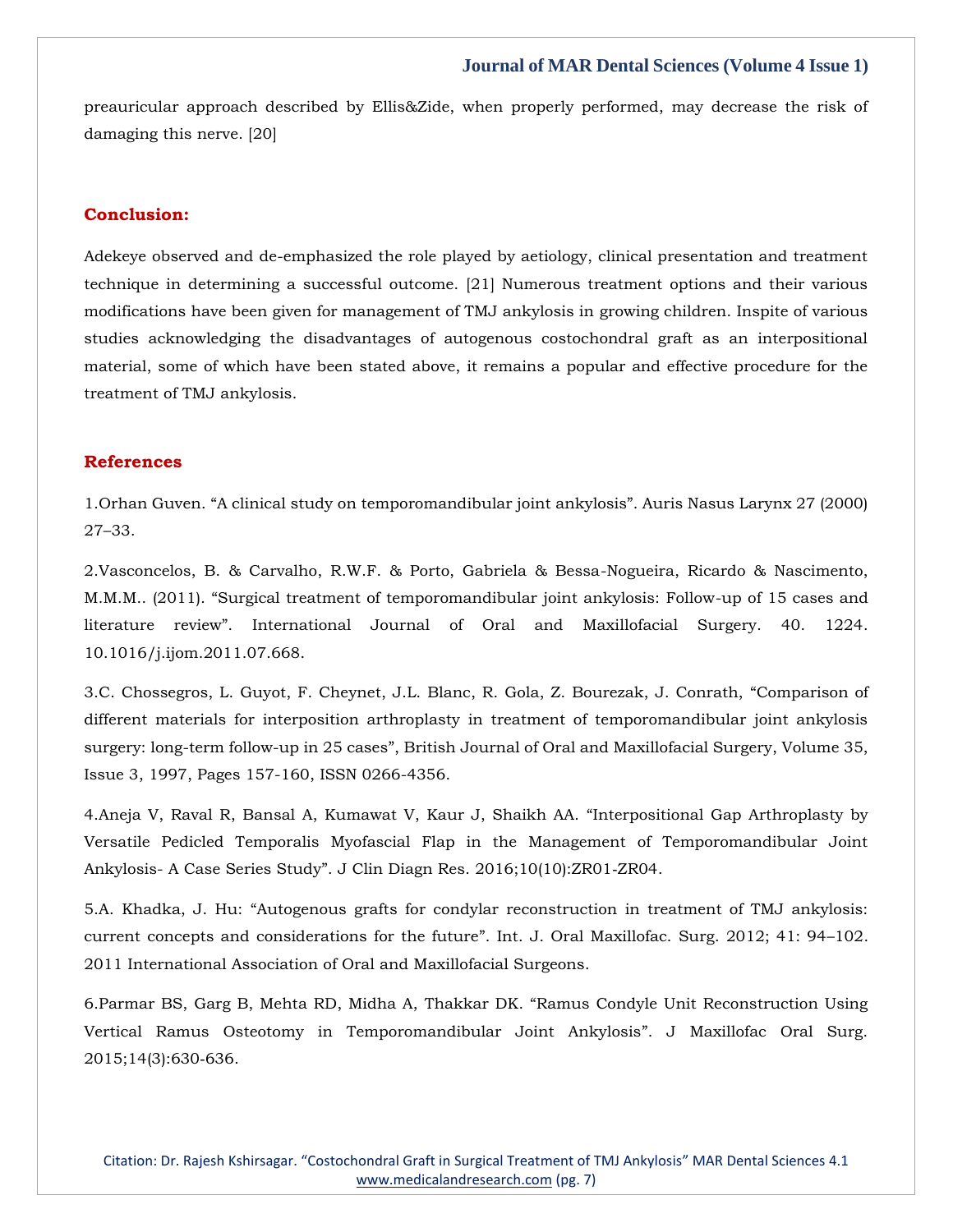7[.Bansal A, Jain S, Arora S, Gupta S, Singh A, Prashar D.](https://www.google.com/search?q=Costochondral+Grafts+in+the+treatment+of+Temporomandibular+joint+ankylosis+%E2%80%93+A+Clinical+Study&sxsrf=AOaemvLtTig1oufwEnZ7kFW2GpCFgMbtPg%3A1637580790386&ei=9n-bYZCKF7G0mgf2lrDgCQ&ved=0ahUKEwiQ3bTq76v0AhUxmuYKHXYLDJwQ4dUDCA4&uact=5&oq=Costochondral+Grafts+in+the+treatment+of+Temporomandibular+joint+ankylosis+%E2%80%93+A+Clinical+Study&gs_lcp=Cgdnd3Mtd2l6EAMyBwgjEOoCECcyBwgjEOoCECcyBwgjEOoCECcyBwgjEOoCECcyBwgjEOoCECcyBwgjEOoCECcyBwgjEOoCECcyBwgjEOoCECcyBwgjEOoCECcyBwgjEOoCECdKBAhBGABQkghYkghguwxoAXAAeACAAQCIAQCSAQCYAQCgAQGgAQKwAQrAAQE&sclient=gws-wiz) "Costochondral Grafts in the treatment of Temporomandibular joint ankylosis – A Clinical Study"[. J Clin Exp Dent. 2011;3\(5\):e435-40.](https://www.google.com/search?q=Costochondral+Grafts+in+the+treatment+of+Temporomandibular+joint+ankylosis+%E2%80%93+A+Clinical+Study&sxsrf=AOaemvLtTig1oufwEnZ7kFW2GpCFgMbtPg%3A1637580790386&ei=9n-bYZCKF7G0mgf2lrDgCQ&ved=0ahUKEwiQ3bTq76v0AhUxmuYKHXYLDJwQ4dUDCA4&uact=5&oq=Costochondral+Grafts+in+the+treatment+of+Temporomandibular+joint+ankylosis+%E2%80%93+A+Clinical+Study&gs_lcp=Cgdnd3Mtd2l6EAMyBwgjEOoCECcyBwgjEOoCECcyBwgjEOoCECcyBwgjEOoCECcyBwgjEOoCECcyBwgjEOoCECcyBwgjEOoCECcyBwgjEOoCECcyBwgjEOoCECcyBwgjEOoCECdKBAhBGABQkghYkghguwxoAXAAeACAAQCIAQCSAQCYAQCgAQGgAQKwAQrAAQE&sclient=gws-wiz)

8.C. Salins: "[New perspectives in the management of cranio-mandibular ankylosis](https://www.google.com/search?q=New+perspectives+in+the+management+of+cranio-mandibular+ankylosis&sxsrf=AOaemvKvQJK35ebSilzZ3MFkg2F32ykjWA%3A1637581431017&ei=d4KbYfUjtZnj4Q_P16DwBQ&ved=0ahUKEwi1u_Gb8qv0AhW1zDgGHc8rCF4Q4dUDCA4&uact=5&oq=New+perspectives+in+the+management+of+cranio-mandibular+ankylosis&gs_lcp=Cgdnd3Mtd2l6EAM6BwgjEOoCECdKBAhBGABQgwZYgwZg-AhoAXACeACAAZkCiAGZApIBAzItMZgBAKABAaABArABCsABAQ&sclient=gws-wiz)". Oral Maxillofac. [Surg. 2000; 29: 337-340.](https://www.google.com/search?q=New+perspectives+in+the+management+of+cranio-mandibular+ankylosis&sxsrf=AOaemvKvQJK35ebSilzZ3MFkg2F32ykjWA%3A1637581431017&ei=d4KbYfUjtZnj4Q_P16DwBQ&ved=0ahUKEwi1u_Gb8qv0AhW1zDgGHc8rCF4Q4dUDCA4&uact=5&oq=New+perspectives+in+the+management+of+cranio-mandibular+ankylosis&gs_lcp=Cgdnd3Mtd2l6EAM6BwgjEOoCECdKBAhBGABQgwZYgwZg-AhoAXACeACAAZkCiAGZApIBAzItMZgBAKABAaABArABCsABAQ&sclient=gws-wiz)

9.Nivedita CKVS, Sonam Khurana "[Post-traumatic ankylosis of the temporomandibular joint: a report](https://www.google.com/search?q=Post-traumatic+ankylosis+of+the+temporomandibular+joint%3A++a+report+of+two+cases&sxsrf=AOaemvL0C9T-j3CkEu30v-Y0oUTBzZRyWw%3A1637581451595&ei=i4KbYcjYI-6e4-EPwoe22Ac&ved=0ahUKEwiIytml8qv0AhVuzzgGHcKDDXsQ4dUDCA4&uact=5&oq=Post-traumatic+ankylosis+of+the+temporomandibular+joint%3A++a+report+of+two+cases&gs_lcp=Cgdnd3Mtd2l6EAM6BwgjEOoCECdKBAhBGABQ6QVY6QVg-AdoAXAAeACAAfoBiAH6AZIBAzItMZgBAKABAaABArABCsABAQ&sclient=gws-wiz)  of two cases" [Journal of Applied Dental and Medical Sciences NLM ID: 101671413 ISSN:2454-2288](https://www.google.com/search?q=Post-traumatic+ankylosis+of+the+temporomandibular+joint%3A++a+report+of+two+cases&sxsrf=AOaemvL0C9T-j3CkEu30v-Y0oUTBzZRyWw%3A1637581451595&ei=i4KbYcjYI-6e4-EPwoe22Ac&ved=0ahUKEwiIytml8qv0AhVuzzgGHcKDDXsQ4dUDCA4&uact=5&oq=Post-traumatic+ankylosis+of+the+temporomandibular+joint%3A++a+report+of+two+cases&gs_lcp=Cgdnd3Mtd2l6EAM6BwgjEOoCECdKBAhBGABQ6QVY6QVg-AdoAXAAeACAAfoBiAH6AZIBAzItMZgBAKABAaABArABCsABAQ&sclient=gws-wiz)  [Volume 3 Issue 4 October-December 2017.](https://www.google.com/search?q=Post-traumatic+ankylosis+of+the+temporomandibular+joint%3A++a+report+of+two+cases&sxsrf=AOaemvL0C9T-j3CkEu30v-Y0oUTBzZRyWw%3A1637581451595&ei=i4KbYcjYI-6e4-EPwoe22Ac&ved=0ahUKEwiIytml8qv0AhVuzzgGHcKDDXsQ4dUDCA4&uact=5&oq=Post-traumatic+ankylosis+of+the+temporomandibular+joint%3A++a+report+of+two+cases&gs_lcp=Cgdnd3Mtd2l6EAM6BwgjEOoCECdKBAhBGABQ6QVY6QVg-AdoAXAAeACAAfoBiAH6AZIBAzItMZgBAKABAaABArABCsABAQ&sclient=gws-wiz)

10[.Satoshi Mitarashi, Shinichi Abe, Hiroki Watanabe, Masatoshi Yoshii, Masatsugu Hashimoto,](https://www.google.com/search?q=Temporomandibular+Joint+Ankylosis%3A+A+Case+Report&sxsrf=AOaemvIIBPdP-wkxzOK8W4EEATnMlkWy8w%3A1637581470337&ei=noKbYZ3oE5O84-EPz-aNwAU&ved=0ahUKEwidr9Gu8qv0AhUT3jgGHU9zA1gQ4dUDCA4&uact=5&oq=Temporomandibular+Joint+Ankylosis%3A+A+Case+Report&gs_lcp=Cgdnd3Mtd2l6EAMyCAghEBYQHRAeOgcIIxDqAhAnSgQIQRgAULUFWLUFYO0HaAFwAHgAgAGeAogBngKSAQMyLTGYAQCgAQGgAQKwAQrAAQE&sclient=gws-wiz)  Yoshinobu Ide. "[Temporomandibular Joint Ankylosis: A Case Report](https://www.google.com/search?q=Temporomandibular+Joint+Ankylosis%3A+A+Case+Report&sxsrf=AOaemvIIBPdP-wkxzOK8W4EEATnMlkWy8w%3A1637581470337&ei=noKbYZ3oE5O84-EPz-aNwAU&ved=0ahUKEwidr9Gu8qv0AhUT3jgGHU9zA1gQ4dUDCA4&uact=5&oq=Temporomandibular+Joint+Ankylosis%3A+A+Case+Report&gs_lcp=Cgdnd3Mtd2l6EAMyCAghEBYQHRAeOgcIIxDqAhAnSgQIQRgAULUFWLUFYO0HaAFwAHgAgAGeAogBngKSAQMyLTGYAQCgAQGgAQKwAQrAAQE&sclient=gws-wiz)". The Journal Of Craniomandibular [Practice. 2002; 20\(1\):67-71.](https://www.google.com/search?q=Temporomandibular+Joint+Ankylosis%3A+A+Case+Report&sxsrf=AOaemvIIBPdP-wkxzOK8W4EEATnMlkWy8w%3A1637581470337&ei=noKbYZ3oE5O84-EPz-aNwAU&ved=0ahUKEwidr9Gu8qv0AhUT3jgGHU9zA1gQ4dUDCA4&uact=5&oq=Temporomandibular+Joint+Ankylosis%3A+A+Case+Report&gs_lcp=Cgdnd3Mtd2l6EAMyCAghEBYQHRAeOgcIIxDqAhAnSgQIQRgAULUFWLUFYO0HaAFwAHgAgAGeAogBngKSAQMyLTGYAQCgAQGgAQKwAQrAAQE&sclient=gws-wiz)

11[.Arakeri G, Kusanale A, Zaki GA., Brennan PA.](https://www.google.com/search?q=Pathogenesis+of+post-traumatic+ankylosis+of+the+temporomandibular+joint%3A+a+critical+review&sxsrf=AOaemvLIliU2lYgKqdbhWuj9j05XM0jkgw%3A1637581487892&ei=r4KbYePfNe6C4-EP79Ol-AU&ved=0ahUKEwij84C38qv0AhVuwTgGHe9pCV8Q4dUDCA4&uact=5&oq=Pathogenesis+of+post-traumatic+ankylosis+of+the+temporomandibular+joint%3A+a+critical+review&gs_lcp=Cgdnd3Mtd2l6EAM6BwgjEOoCECdKBAhBGABQgwZYgwZg_AhoAXACeACAAaMCiAGjApIBAzItMZgBAKABAaABArABCsABAQ&sclient=gws-wiz) "Pathogenesis of post-traumatic ankylosis of the temporomandibular joint: a critical review"[. British Journal of Oral and Maxillofacial Surgery 2012; 50:](https://www.google.com/search?q=Pathogenesis+of+post-traumatic+ankylosis+of+the+temporomandibular+joint%3A+a+critical+review&sxsrf=AOaemvLIliU2lYgKqdbhWuj9j05XM0jkgw%3A1637581487892&ei=r4KbYePfNe6C4-EP79Ol-AU&ved=0ahUKEwij84C38qv0AhVuwTgGHe9pCV8Q4dUDCA4&uact=5&oq=Pathogenesis+of+post-traumatic+ankylosis+of+the+temporomandibular+joint%3A+a+critical+review&gs_lcp=Cgdnd3Mtd2l6EAM6BwgjEOoCECdKBAhBGABQgwZYgwZg_AhoAXACeACAAaMCiAGjApIBAzItMZgBAKABAaABArABCsABAQ&sclient=gws-wiz)  8–[12.](https://www.google.com/search?q=Pathogenesis+of+post-traumatic+ankylosis+of+the+temporomandibular+joint%3A+a+critical+review&sxsrf=AOaemvLIliU2lYgKqdbhWuj9j05XM0jkgw%3A1637581487892&ei=r4KbYePfNe6C4-EP79Ol-AU&ved=0ahUKEwij84C38qv0AhVuwTgGHe9pCV8Q4dUDCA4&uact=5&oq=Pathogenesis+of+post-traumatic+ankylosis+of+the+temporomandibular+joint%3A+a+critical+review&gs_lcp=Cgdnd3Mtd2l6EAM6BwgjEOoCECdKBAhBGABQgwZYgwZg_AhoAXACeACAAaMCiAGjApIBAzItMZgBAKABAaABArABCsABAQ&sclient=gws-wiz)

12.El-Hakim IE, Metwalli SA. "[Imaging of temporomandibular joint ankylosis](https://www.google.com/search?q=%E2%80%9CImaging+of+temporomandibular+joint+ankylosis&sxsrf=AOaemvI1o7uFS2R5yXd2BKq3N-bHpytxNg%3A1637581509254&ei=xYKbYbT8DuGJ4-EP8ZCj-AU&ved=0ahUKEwj08pjB8qv0AhXhxDgGHXHICF8Q4dUDCA4&uact=5&oq=%E2%80%9CImaging+of+temporomandibular+joint+ankylosis&gs_lcp=Cgdnd3Mtd2l6EAMyCAghEBYQHRAeMggIIRAWEB0QHjIICCEQFhAdEB4yCAghEBYQHRAeMggIIRAWEB0QHjIICCEQFhAdEB4yCAghEBYQHRAeMggIIRAWEB0QHjIICCEQFhAdEB4yCAghEBYQHRAeOgcIIxDqAhAnSgQIQRgAUJoGWJoGYIoJaAFwAHgAgAGEAogBhAKSAQMyLTGYAQCgAQGgAQKwAQrAAQE&sclient=gws-wiz)". A new radiographic [classification. Dentomaxillofacial Radiology \(2002\) 31, 19](https://www.google.com/search?q=%E2%80%9CImaging+of+temporomandibular+joint+ankylosis&sxsrf=AOaemvI1o7uFS2R5yXd2BKq3N-bHpytxNg%3A1637581509254&ei=xYKbYbT8DuGJ4-EP8ZCj-AU&ved=0ahUKEwj08pjB8qv0AhXhxDgGHXHICF8Q4dUDCA4&uact=5&oq=%E2%80%9CImaging+of+temporomandibular+joint+ankylosis&gs_lcp=Cgdnd3Mtd2l6EAMyCAghEBYQHRAeMggIIRAWEB0QHjIICCEQFhAdEB4yCAghEBYQHRAeMggIIRAWEB0QHjIICCEQFhAdEB4yCAghEBYQHRAeMggIIRAWEB0QHjIICCEQFhAdEB4yCAghEBYQHRAeOgcIIxDqAhAnSgQIQRgAUJoGWJoGYIoJaAFwAHgAgAGEAogBhAKSAQMyLTGYAQCgAQGgAQKwAQrAAQE&sclient=gws-wiz) – 23.

13.Kaban LB, Bouchard C, Troulis MJ. "[A protocol for management of temporomandibular joint](https://www.google.com/search?q=A+protocol+for+management+of+temporomandibular+joint+ankylosis+in+children&sxsrf=AOaemvKyWRgHkMXfldLqsrRNYZAEGeXShg%3A1637581531940&ei=24KbYfnXON-c4-EPv8uy6Ac&ved=0ahUKEwi5sYHM8qv0AhVfzjgGHb-lDH0Q4dUDCA4&uact=5&oq=A+protocol+for+management+of+temporomandibular+joint+ankylosis+in+children&gs_lcp=Cgdnd3Mtd2l6EAM6BwgjEOoCECdKBAhBGABQmQVYmQVg_wdoAXACeACAAbcCiAG3ApIBAzMtMZgBAKABAaABArABCsABAQ&sclient=gws-wiz)  ankylosis in children"[. J Oral Maxillofac Surg. 2009;67\(9\):1966](https://www.google.com/search?q=A+protocol+for+management+of+temporomandibular+joint+ankylosis+in+children&sxsrf=AOaemvKyWRgHkMXfldLqsrRNYZAEGeXShg%3A1637581531940&ei=24KbYfnXON-c4-EPv8uy6Ac&ved=0ahUKEwi5sYHM8qv0AhVfzjgGHb-lDH0Q4dUDCA4&uact=5&oq=A+protocol+for+management+of+temporomandibular+joint+ankylosis+in+children&gs_lcp=Cgdnd3Mtd2l6EAM6BwgjEOoCECdKBAhBGABQmQVYmQVg_wdoAXACeACAAbcCiAG3ApIBAzMtMZgBAKABAaABArABCsABAQ&sclient=gws-wiz)‐1978

14.Daniels S, Ellis 3rd E, Carlson DS. "[Histologic analysis of costochondral and sternoclavicular grafts](https://www.google.com/search?q=Histologic+analysis+of+costochondral+and+sternoclavicular+grafts+in+the+TMJ+of+the+juvenile+monkey&sxsrf=AOaemvIvVbdx5GsbACARf2hSAFutdIYujg%3A1637581550483&ei=7oKbYdXzHJiV4-EP_8yO8AU&ved=0ahUKEwjVou3U8qv0AhWYyjgGHX-mA14Q4dUDCA4&uact=5&oq=Histologic+analysis+of+costochondral+and+sternoclavicular+grafts+in+the+TMJ+of+the+juvenile+monkey&gs_lcp=Cgdnd3Mtd2l6EAMyBwgjEOoCECcyBwgjEOoCECcyBwgjEOoCECcyBwgjEOoCECcyBwgjEOoCECcyBwgjEOoCECcyBwgjEOoCECcyBwgjEOoCECcyBwgjEOoCECcyBwgjEOoCECdKBAhBGABQgQZYgQZg4whoAXACeACAAQCIAQCSAQCYAQCgAQGgAQKwAQrAAQE&sclient=gws-wiz)  in the TMJ of the juvenile monkey"[. J Oral Maxillofac Surg 1987;45:675](https://www.google.com/search?q=Histologic+analysis+of+costochondral+and+sternoclavicular+grafts+in+the+TMJ+of+the+juvenile+monkey&sxsrf=AOaemvIvVbdx5GsbACARf2hSAFutdIYujg%3A1637581550483&ei=7oKbYdXzHJiV4-EP_8yO8AU&ved=0ahUKEwjVou3U8qv0AhWYyjgGHX-mA14Q4dUDCA4&uact=5&oq=Histologic+analysis+of+costochondral+and+sternoclavicular+grafts+in+the+TMJ+of+the+juvenile+monkey&gs_lcp=Cgdnd3Mtd2l6EAMyBwgjEOoCECcyBwgjEOoCECcyBwgjEOoCECcyBwgjEOoCECcyBwgjEOoCECcyBwgjEOoCECcyBwgjEOoCECcyBwgjEOoCECcyBwgjEOoCECcyBwgjEOoCECdKBAhBGABQgQZYgQZg4whoAXACeACAAQCIAQCSAQCYAQCgAQGgAQKwAQrAAQE&sclient=gws-wiz)–83./ Macintosh RB. The use of [autogenous tissues for temporomandibular joint reconstruction. J Oral Maxillofac Surg 2000; 58:63](https://www.google.com/search?q=Histologic+analysis+of+costochondral+and+sternoclavicular+grafts+in+the+TMJ+of+the+juvenile+monkey&sxsrf=AOaemvIvVbdx5GsbACARf2hSAFutdIYujg%3A1637581550483&ei=7oKbYdXzHJiV4-EP_8yO8AU&ved=0ahUKEwjVou3U8qv0AhWYyjgGHX-mA14Q4dUDCA4&uact=5&oq=Histologic+analysis+of+costochondral+and+sternoclavicular+grafts+in+the+TMJ+of+the+juvenile+monkey&gs_lcp=Cgdnd3Mtd2l6EAMyBwgjEOoCECcyBwgjEOoCECcyBwgjEOoCECcyBwgjEOoCECcyBwgjEOoCECcyBwgjEOoCECcyBwgjEOoCECcyBwgjEOoCECcyBwgjEOoCECcyBwgjEOoCECdKBAhBGABQgQZYgQZg4whoAXACeACAAQCIAQCSAQCYAQCgAQGgAQKwAQrAAQE&sclient=gws-wiz)–9.

15.Politis C, Fossion E, Bossuyt M. "[The use of costochondral grafts in arthroplasty of the](https://www.google.com/search?q=The+use+of+costochondral+grafts+in+arthroplasty+of+the+temporomandibular+joint&sxsrf=AOaemvIdAQKqr0fjaxYCfA6RoOiSee6WVw%3A1637581584089&ei=EIObYePfBM2H4-EPzMGEqAk&ved=0ahUKEwjjp_Dk8qv0AhXNwzgGHcwgAZUQ4dUDCA4&uact=5&oq=The+use+of+costochondral+grafts+in+arthroplasty+of+the+temporomandibular+joint&gs_lcp=Cgdnd3Mtd2l6EAM6BwgjEOoCECdKBAhBGABQgAZYgAZg4AhoAXAAeACAAcgCiAHIApIBAzMtMZgBAKABAaABArABCsABAQ&sclient=gws-wiz)  temporomandibular joint"[. J Craniomaxillofac Surg. 1987;15\(6\):345](https://www.google.com/search?q=The+use+of+costochondral+grafts+in+arthroplasty+of+the+temporomandibular+joint&sxsrf=AOaemvIdAQKqr0fjaxYCfA6RoOiSee6WVw%3A1637581584089&ei=EIObYePfBM2H4-EPzMGEqAk&ved=0ahUKEwjjp_Dk8qv0AhXNwzgGHcwgAZUQ4dUDCA4&uact=5&oq=The+use+of+costochondral+grafts+in+arthroplasty+of+the+temporomandibular+joint&gs_lcp=Cgdnd3Mtd2l6EAM6BwgjEOoCECdKBAhBGABQgAZYgAZg4AhoAXAAeACAAcgCiAHIApIBAzMtMZgBAKABAaABArABCsABAQ&sclient=gws-wiz)‐354.

16.El-Sayed KM. "[Temporomandibular joint reconstruction with costochondral graft using modified](https://www.google.com/search?q=Temporomandibular+joint+reconstruction+with+costochondral+graft+using+modified+approach&sxsrf=AOaemvIccVIagcXPym1YUaVMh5jWGToQ5w%3A1637581605031&ei=JYObYaKeAYyc4-EPhMiC0Aw&ved=0ahUKEwjixO7u8qv0AhUMzjgGHQSkAMoQ4dUDCA4&uact=5&oq=Temporomandibular+joint+reconstruction+with+costochondral+graft+using+modified+approach&gs_lcp=Cgdnd3Mtd2l6EAMyBwgjEOoCECcyBwgjEOoCECcyBwgjEOoCECcyBwgjEOoCECcyBwgjEOoCECcyBwgjEOoCECcyBwgjEOoCECcyBwgjEOoCECcyBwgjEOoCECcyBwgjEOoCECdKBAhBGABQ3gVY3gVg_AdoAXACeACAAQCIAQCSAQCYAQCgAQGgAQKwAQrAAQE&sclient=gws-wiz)  approach"[. Int J Oral Maxillofac Surg 2008;37:897](https://www.google.com/search?q=Temporomandibular+joint+reconstruction+with+costochondral+graft+using+modified+approach&sxsrf=AOaemvIccVIagcXPym1YUaVMh5jWGToQ5w%3A1637581605031&ei=JYObYaKeAYyc4-EPhMiC0Aw&ved=0ahUKEwjixO7u8qv0AhUMzjgGHQSkAMoQ4dUDCA4&uact=5&oq=Temporomandibular+joint+reconstruction+with+costochondral+graft+using+modified+approach&gs_lcp=Cgdnd3Mtd2l6EAMyBwgjEOoCECcyBwgjEOoCECcyBwgjEOoCECcyBwgjEOoCECcyBwgjEOoCECcyBwgjEOoCECcyBwgjEOoCECcyBwgjEOoCECcyBwgjEOoCECcyBwgjEOoCECdKBAhBGABQ3gVY3gVg_AdoAXACeACAAQCIAQCSAQCYAQCgAQGgAQKwAQrAAQE&sclient=gws-wiz)–902.

17.Gupta H, Tandon P, Kumar D, et al. '[Role of coronoidectomy in increasing mouth opening](https://www.google.com/search?q=Role+of+coronoidectomy+in+increasing+mouth+opening&sxsrf=AOaemvIOdOqOpbfPlTbFg8GzBcxKpsd7Og%3A1637581621660&ei=NYObYbDQJ_KD4-EPzdyosAw&ved=0ahUKEwjwvuX28qv0AhXywTgGHU0uCsYQ4dUDCA4&uact=5&oq=Role+of+coronoidectomy+in+increasing+mouth+opening&gs_lcp=Cgdnd3Mtd2l6EAMyBwgjEOoCECcyBwgjEOoCECcyBwgjEOoCECcyBwgjEOoCECcyBwgjEOoCECcyBwgjEOoCECcyBwgjEOoCECcyBwgjEOoCECcyBwgjEOoCECcyBwgjEOoCECdKBAhBGABQtgVYtgVgiQhoAXAAeACAAQCIAQCSAQCYAQCgAQGgAQKwAQrAAQE&sclient=gws-wiz)". Natl J [Maxillofac Surg. 2014;5\(1\):23](https://www.google.com/search?q=Role+of+coronoidectomy+in+increasing+mouth+opening&sxsrf=AOaemvIOdOqOpbfPlTbFg8GzBcxKpsd7Og%3A1637581621660&ei=NYObYbDQJ_KD4-EPzdyosAw&ved=0ahUKEwjwvuX28qv0AhXywTgGHU0uCsYQ4dUDCA4&uact=5&oq=Role+of+coronoidectomy+in+increasing+mouth+opening&gs_lcp=Cgdnd3Mtd2l6EAMyBwgjEOoCECcyBwgjEOoCECcyBwgjEOoCECcyBwgjEOoCECcyBwgjEOoCECcyBwgjEOoCECcyBwgjEOoCECcyBwgjEOoCECcyBwgjEOoCECcyBwgjEOoCECdKBAhBGABQtgVYtgVgiQhoAXAAeACAAQCIAQCSAQCYAQCgAQGgAQKwAQrAAQE&sclient=gws-wiz)‐30.

18[.El Gazzar RF, Abdelhady AI, Saad KA, Elshaal MA, Hussain MM, Abdelal SE, Sadakah AA.](https://www.google.com/search?q=Treatment+modalities+of+TMJ+ankylosis%3A+experience+in+Delta+Nile%2C+Egypt&sxsrf=AOaemvIM1AGn1O5Y3wl_92qqPyy0Rin3Mw%3A1637581639722&ei=R4ObYZ_HK9yC4-EP0Ie2kA8&ved=0ahUKEwjfhrT_8qv0AhVcwTgGHdCDDfIQ4dUDCA4&uact=5&oq=Treatment+modalities+of+TMJ+ankylosis%3A+experience+in+Delta+Nile%2C+Egypt&gs_lcp=Cgdnd3Mtd2l6EAM6BwgjEOoCECdKBAhBGABQzQVYzQVg6QdoAXACeACAAZICiAGSApIBAzItMZgBAKABAaABArABCsABAQ&sclient=gws-wiz)  "[Treatment modalities of TMJ ankylosis: experience in Delta Nile, Egypt](https://www.google.com/search?q=Treatment+modalities+of+TMJ+ankylosis%3A+experience+in+Delta+Nile%2C+Egypt&sxsrf=AOaemvIM1AGn1O5Y3wl_92qqPyy0Rin3Mw%3A1637581639722&ei=R4ObYZ_HK9yC4-EP0Ie2kA8&ved=0ahUKEwjfhrT_8qv0AhVcwTgGHdCDDfIQ4dUDCA4&uact=5&oq=Treatment+modalities+of+TMJ+ankylosis%3A+experience+in+Delta+Nile%2C+Egypt&gs_lcp=Cgdnd3Mtd2l6EAM6BwgjEOoCECdKBAhBGABQzQVYzQVg6QdoAXACeACAAZICiAGSApIBAzItMZgBAKABAaABArABCsABAQ&sclient=gws-wiz)". Int J Oral Maxillofac Surg [2010; 39:333](https://www.google.com/search?q=Treatment+modalities+of+TMJ+ankylosis%3A+experience+in+Delta+Nile%2C+Egypt&sxsrf=AOaemvIM1AGn1O5Y3wl_92qqPyy0Rin3Mw%3A1637581639722&ei=R4ObYZ_HK9yC4-EP0Ie2kA8&ved=0ahUKEwjfhrT_8qv0AhVcwTgGHdCDDfIQ4dUDCA4&uact=5&oq=Treatment+modalities+of+TMJ+ankylosis%3A+experience+in+Delta+Nile%2C+Egypt&gs_lcp=Cgdnd3Mtd2l6EAM6BwgjEOoCECdKBAhBGABQzQVYzQVg6QdoAXACeACAAZICiAGSApIBAzItMZgBAKABAaABArABCsABAQ&sclient=gws-wiz)–42.

19.Shakeel, M.R., Imran, M., Ahad, [B., Shafi, M., & Khan, A. \(2016\).](https://www.google.com/search?q=Surgical+treatment+of+temporomandibular+joint+ankylosis%3A+Skims+experience+of+105+cases&sxsrf=AOaemvIkvoNV5L8UpU12p6552AyWdWaJiA%3A1637581659130&ei=W4ObYdC7B_ia4-EPp9G9wAw&ved=0ahUKEwiQ1dSI86v0AhV4zTgGHadoD8gQ4dUDCA4&uact=5&oq=Surgical+treatment+of+temporomandibular+joint+ankylosis%3A+Skims+experience+of+105+cases&gs_lcp=Cgdnd3Mtd2l6EAM6BwgjEOoCECdKBAhBGABQjwVYjwVgowdoAXAAeACAAYQCiAGEApIBAzItMZgBAKABAaABArABCsABAQ&sclient=gws-wiz) "Surgical treatment of [temporomandibular joint ankylosis: Skims experience of 105 cases](https://www.google.com/search?q=Surgical+treatment+of+temporomandibular+joint+ankylosis%3A+Skims+experience+of+105+cases&sxsrf=AOaemvIkvoNV5L8UpU12p6552AyWdWaJiA%3A1637581659130&ei=W4ObYdC7B_ia4-EPp9G9wAw&ved=0ahUKEwiQ1dSI86v0AhV4zTgGHadoD8gQ4dUDCA4&uact=5&oq=Surgical+treatment+of+temporomandibular+joint+ankylosis%3A+Skims+experience+of+105+cases&gs_lcp=Cgdnd3Mtd2l6EAM6BwgjEOoCECdKBAhBGABQjwVYjwVgowdoAXAAeACAAYQCiAGEApIBAzItMZgBAKABAaABArABCsABAQ&sclient=gws-wiz)". International Journal of Medical [Research and Health Sciences, 5, 77 -82.](https://www.google.com/search?q=Surgical+treatment+of+temporomandibular+joint+ankylosis%3A+Skims+experience+of+105+cases&sxsrf=AOaemvIkvoNV5L8UpU12p6552AyWdWaJiA%3A1637581659130&ei=W4ObYdC7B_ia4-EPp9G9wAw&ved=0ahUKEwiQ1dSI86v0AhV4zTgGHadoD8gQ4dUDCA4&uact=5&oq=Surgical+treatment+of+temporomandibular+joint+ankylosis%3A+Skims+experience+of+105+cases&gs_lcp=Cgdnd3Mtd2l6EAM6BwgjEOoCECdKBAhBGABQjwVYjwVgowdoAXAAeACAAYQCiAGEApIBAzItMZgBAKABAaABArABCsABAQ&sclient=gws-wiz)